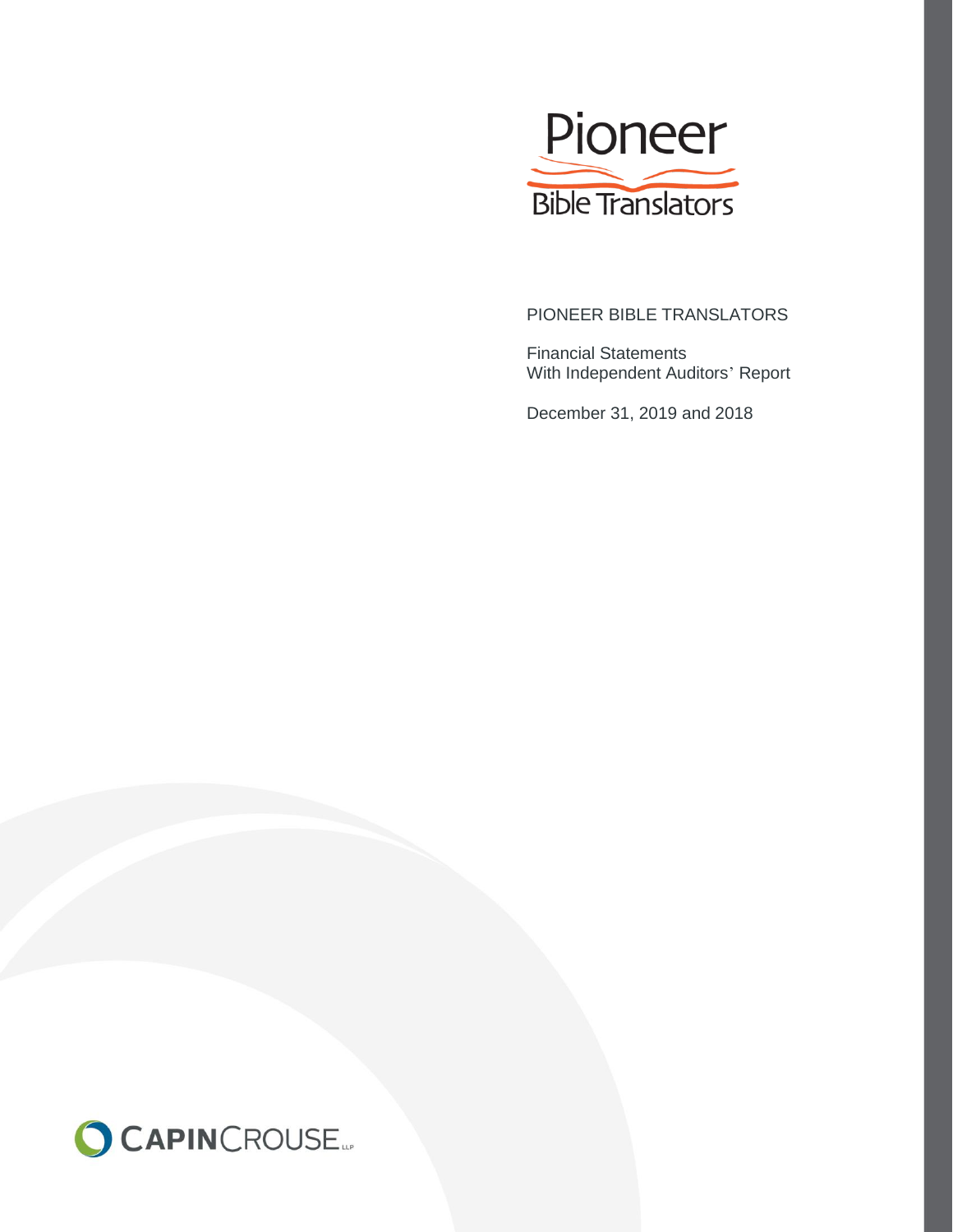# **Table of Contents**

|                                         | Page |
|-----------------------------------------|------|
| Independent Auditors' Report            |      |
| <b>Financial Statements</b>             |      |
| <b>Statements of Financial Position</b> | 3    |
| <b>Statements of Activities</b>         | 4    |
| Statement of Functional Expenses–2019   | 5    |
| Statement of Functional Expenses–2018   | 6    |
| <b>Statements of Cash Flows</b>         | ⇁    |
| <b>Notes to Financial Statements</b>    | 8    |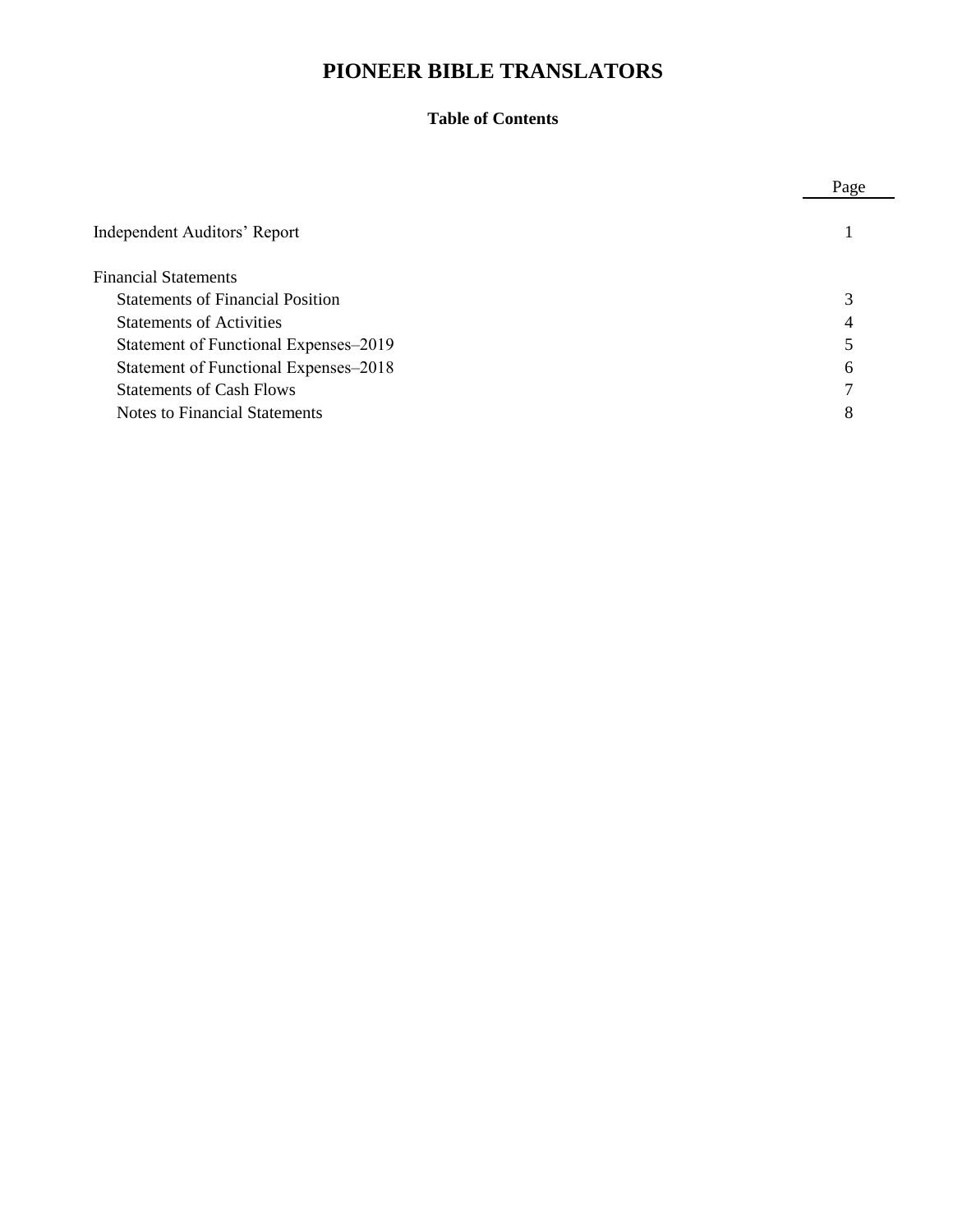

#### **INDEPENDENT AUDITORS' REPORT**

Board of Directors Pioneer Bible Translators Dallas, Texas

We have audited the accompanying financial statements of Pioneer Bible Translators, which comprise the statements of financial position as of December 31, 2019 and 2018, and the related statements of activities, functional expenses, and cash flows for the years then ended, and the related notes to the financial statements.

#### *Management's Responsibility for the Financial Statements*

Management is responsible for the preparation and fair presentation of these financial statements in accordance with accounting principles generally accepted in the United States of America; this includes the design, implementation, and maintenance of internal control relevant to the preparation and fair presentation of financial statements that are free from material misstatement, whether due to fraud or error.

#### *Auditors' Responsibility*

Our responsibility is to express an opinion on these financial statements based on our audits. We conducted our audits in accordance with auditing standards generally accepted in the United States of America. Those standards require that we plan and perform the audit to obtain reasonable assurance about whether the financial statements are free from material misstatement.

An audit involves performing procedures to obtain audit evidence about the amounts and disclosures in the financial statements. The procedures selected depend on the auditor's judgment, including the assessment of the risks of material misstatement of the financial statements, whether due to fraud or error. In making those risk assessments, the auditor considers internal control relevant to the entity's preparation and fair presentation of the financial statements in order to design audit procedures that are appropriate in the circumstances, but not for the purpose of expressing an opinion on the effectiveness of the entity's internal control. Accordingly, we express no such opinion. An audit also includes evaluating the appropriateness of accounting policies used and the reasonableness of significant accounting estimates made by management, as well as evaluating the overall presentation of the financial statements.

We believe that the audit evidence we have obtained is sufficient and appropriate to provide a basis for our audit opinion.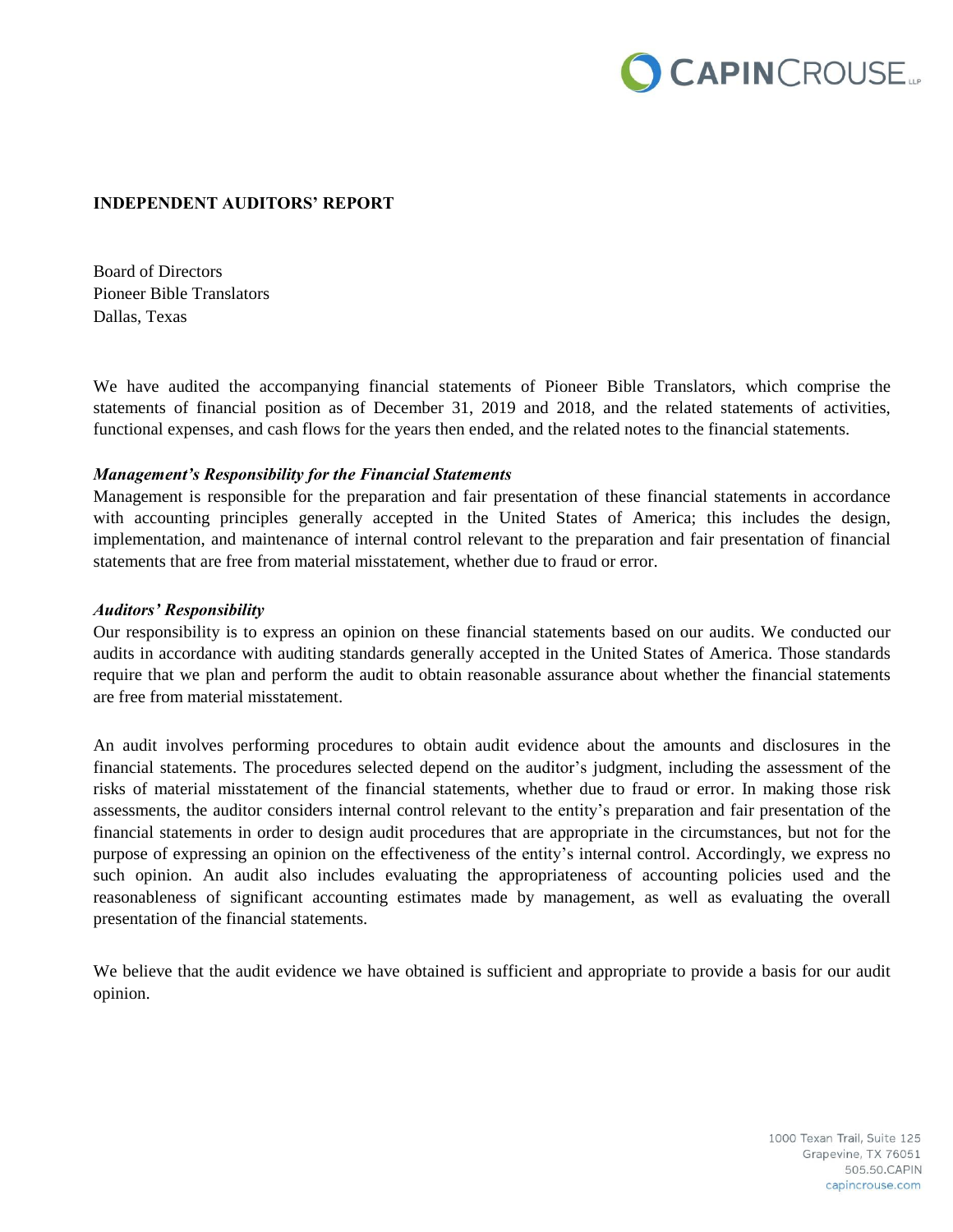Board of Directors Pioneer Bible Translators Dallas, Texas

### *Opinion*

In our opinion, the financial statements referred to above present fairly, in all material respects, the financial position of Pioneer Bible Translators as of December 31, 2019 and 2018, and the changes in its net assets and cash flows for the years then ended in accordance with accounting principles generally accepted in the United States of America.

### *Emphasis of Matter*

Pioneer Bible Translators has adopted Financial Accounting Standards Board Accounting Standards Update No. 2018-08, *Clarifying the Scope and the Accounting Guidance for Contributions Received and Contributions Made* , as described in Note 2. This has had a material effect on the presentation of the December 31, 2019 financial statements. Our opinion is not modified with respect to this matter.

Capin Crouse LLP

Grapevine, Texas June 3, 2020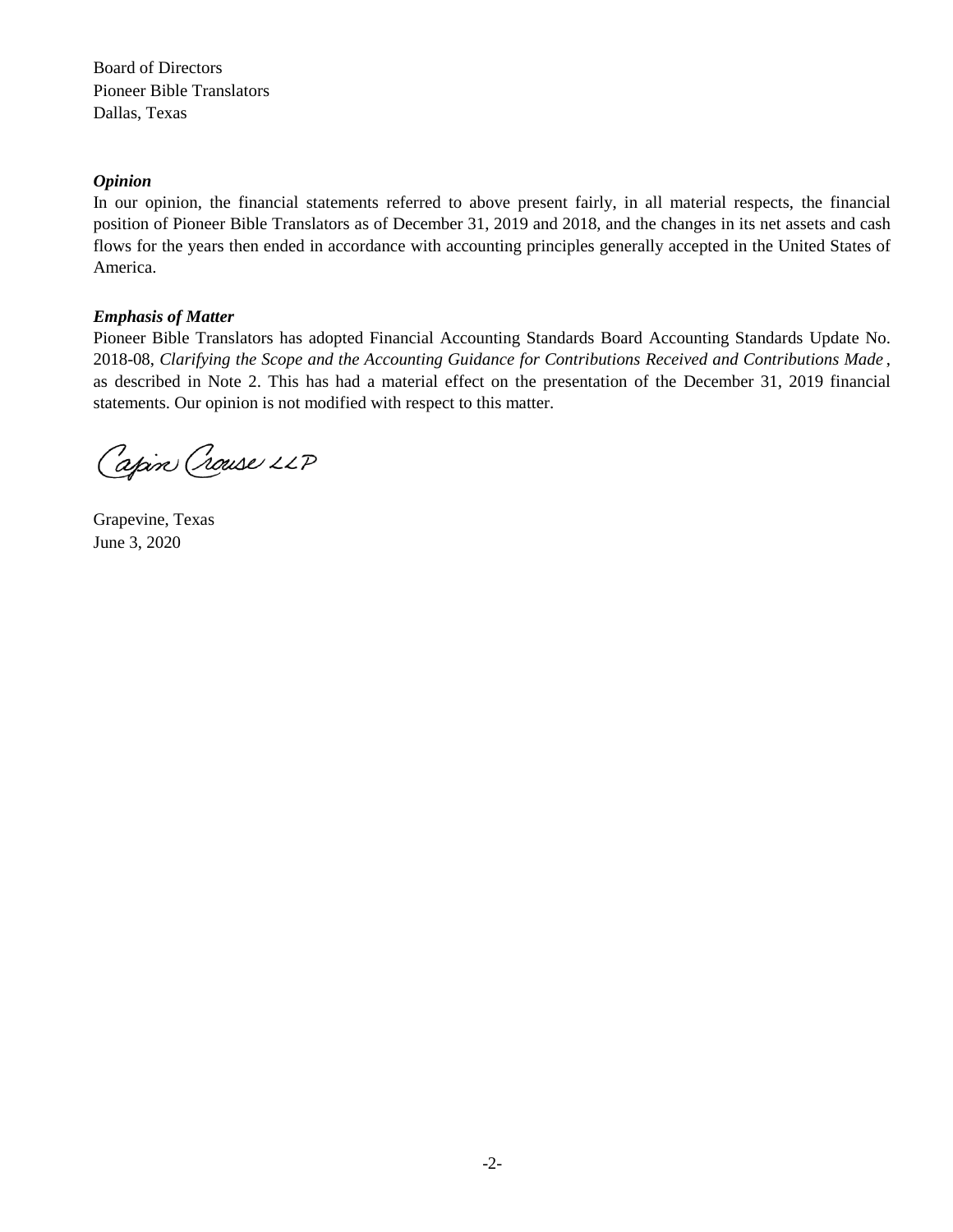# **Statements of Financial Position**

|                                         |              | December 31, |      |            |  |  |  |
|-----------------------------------------|--------------|--------------|------|------------|--|--|--|
|                                         |              |              | 2018 |            |  |  |  |
| <b>ASSETS:</b>                          |              |              |      |            |  |  |  |
| Current assets:                         |              |              |      |            |  |  |  |
| Cash and cash equivalents               | \$           | 6,269,694    | \$   | 4,823,519  |  |  |  |
| Cash held for others                    |              | 191,851      |      | 172,737    |  |  |  |
| Grants receivable                       |              | 1,157,572    |      |            |  |  |  |
| Investments                             |              | 2,837,254    |      | 2,756,074  |  |  |  |
| Other assets                            |              | 219,791      |      | 256,592    |  |  |  |
|                                         |              | 10,676,162   |      | 8,008,922  |  |  |  |
| Non-current assets:                     |              |              |      |            |  |  |  |
| Grants receivable                       |              | 483,238      |      |            |  |  |  |
| Property and equipment-net              |              | 5,304,106    |      | 5,562,434  |  |  |  |
| <b>Total Assets</b>                     | <sup>8</sup> | 16,463,506   | \$   | 13,571,356 |  |  |  |
| <b>LIABILITIES AND NET ASSETS:</b>      |              |              |      |            |  |  |  |
| <b>Current liabilities:</b>             |              |              |      |            |  |  |  |
| Accounts payable and other liabilities  | \$           | 180,474      | \$   | 240,233    |  |  |  |
| Funds held for others                   |              | 191,851      |      | 172,737    |  |  |  |
|                                         |              | 372,325      |      | 412,970    |  |  |  |
| Net assets:                             |              |              |      |            |  |  |  |
| Net assets without donor restrictions   |              | 6,925,937    |      | 6,426,010  |  |  |  |
| Net assets with donor restrictions      |              | 9,165,244    |      | 6,732,376  |  |  |  |
|                                         |              | 16,091,181   |      | 13,158,386 |  |  |  |
|                                         |              |              |      |            |  |  |  |
| <b>Total Liabilities and Net Assets</b> | S            | 16,463,506   | \$   | 13,571,356 |  |  |  |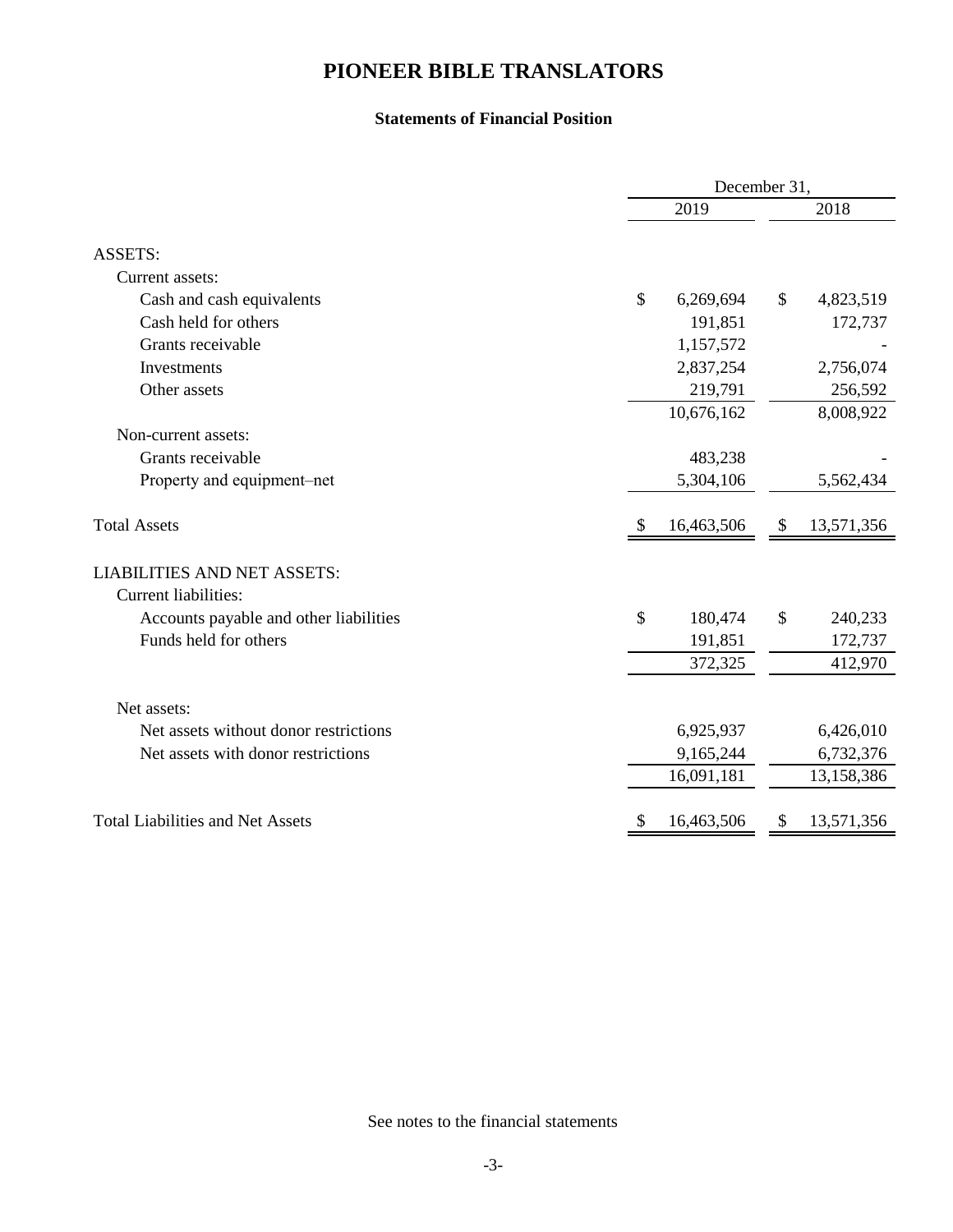### **Statements of Activities**

|                                     | Year Ended December 31, |                          |                          |                 |                 |              |  |  |
|-------------------------------------|-------------------------|--------------------------|--------------------------|-----------------|-----------------|--------------|--|--|
|                                     |                         | 2019                     |                          |                 | 2018            |              |  |  |
|                                     | Without Donor           | With Donor               |                          | Without Donor   | With Donor      |              |  |  |
|                                     | Restrictions            | Restrictions             | Total                    | Restrictions    | Restrictions    | Total        |  |  |
| SUPPORT AND REVENUE:                |                         |                          |                          |                 |                 |              |  |  |
| Support:                            |                         |                          |                          |                 |                 |              |  |  |
| Contributions                       | 700.042<br>\$           | \$16,290,871             | \$16,990,913             | 915,206<br>\$   | \$13,246,476    | \$14,161,682 |  |  |
| Revenue:                            |                         |                          |                          |                 |                 |              |  |  |
| Rental income                       | 86,332                  |                          | 86,332                   | 87,663          |                 | 87,663       |  |  |
| Interest and dividends              | 103,617                 |                          | 103,617                  | 38,480          |                 | 38,480       |  |  |
| Other revenue                       | 180,973                 | $\overline{\phantom{a}}$ | 180,973                  | 129,309         |                 | 129,309      |  |  |
|                                     | 370,922                 | $\overline{a}$           | 370,922                  | 255,452         |                 | 255,452      |  |  |
| <b>Total Support and Revenue</b>    | 1,070,964               | 16,290,871               | 17,361,835               | 1,170,658       | 13,246,476      | 14,417,134   |  |  |
| RECLASSIFICATIONS:                  |                         |                          |                          |                 |                 |              |  |  |
| Satisfaction of purpose             |                         |                          |                          |                 |                 |              |  |  |
| restrictions                        | 12,335,986              | (12, 335, 986)           |                          | 10,972,848      | (10,972,848)    |              |  |  |
| Assessment against restricted gifts | 1,522,017               | (1,522,017)              | $\overline{\phantom{a}}$ | 1,354,935       | (1,354,935)     |              |  |  |
|                                     | 13,858,003              | (13,858,003)             | $\blacksquare$           | 12,327,783      | (12, 327, 783)  |              |  |  |
| <b>EXPENSES:</b>                    |                         |                          |                          |                 |                 |              |  |  |
| Program services:                   |                         |                          |                          |                 |                 |              |  |  |
| Bible translation and literacy      | 10,042,832              |                          | 10,042,832               | 9,316,586       |                 | 9,316,586    |  |  |
| Recruitment and training            | 780,262                 |                          | 780,262                  | 780,262         |                 | 780,262      |  |  |
| Missionary care                     | 417,589                 |                          | 417,589                  | 417,589         |                 | 417,589      |  |  |
|                                     | 11,240,683              |                          | 11,240,683               | 10,514,437      |                 | 10,514,437   |  |  |
| Supporting activities:              |                         |                          |                          |                 |                 |              |  |  |
| Management and general              | 1,924,236               |                          | 1,924,236                | 1,805,238       |                 | 1,805,238    |  |  |
| Fundraising                         | 1,264,121               |                          | 1,264,121                | 1,178,593       |                 | 1,178,593    |  |  |
|                                     | 3,188,357               |                          | 3,188,357                | 2,983,831       |                 | 2,983,831    |  |  |
| <b>Total Expenses</b>               | 14,429,040              |                          | 14,429,040               | 13,498,268      |                 | 13,498,268   |  |  |
| Change in Net Assets                | 499,927                 | 2,432,868                | 2,932,795                | 173             | 918,693         | 918,866      |  |  |
| Net Assets, Beginning of Year       | 6,426,010               | 6,732,376                | 13,158,386               | 6,425,837       | 5,813,683       | 12,239,520   |  |  |
| Net Assets, End of Year             | \$<br>6,925,937         | 9,165,244<br>\$          | \$16,091,181             | \$<br>6,426,010 | \$<br>6,732,376 | \$13,158,386 |  |  |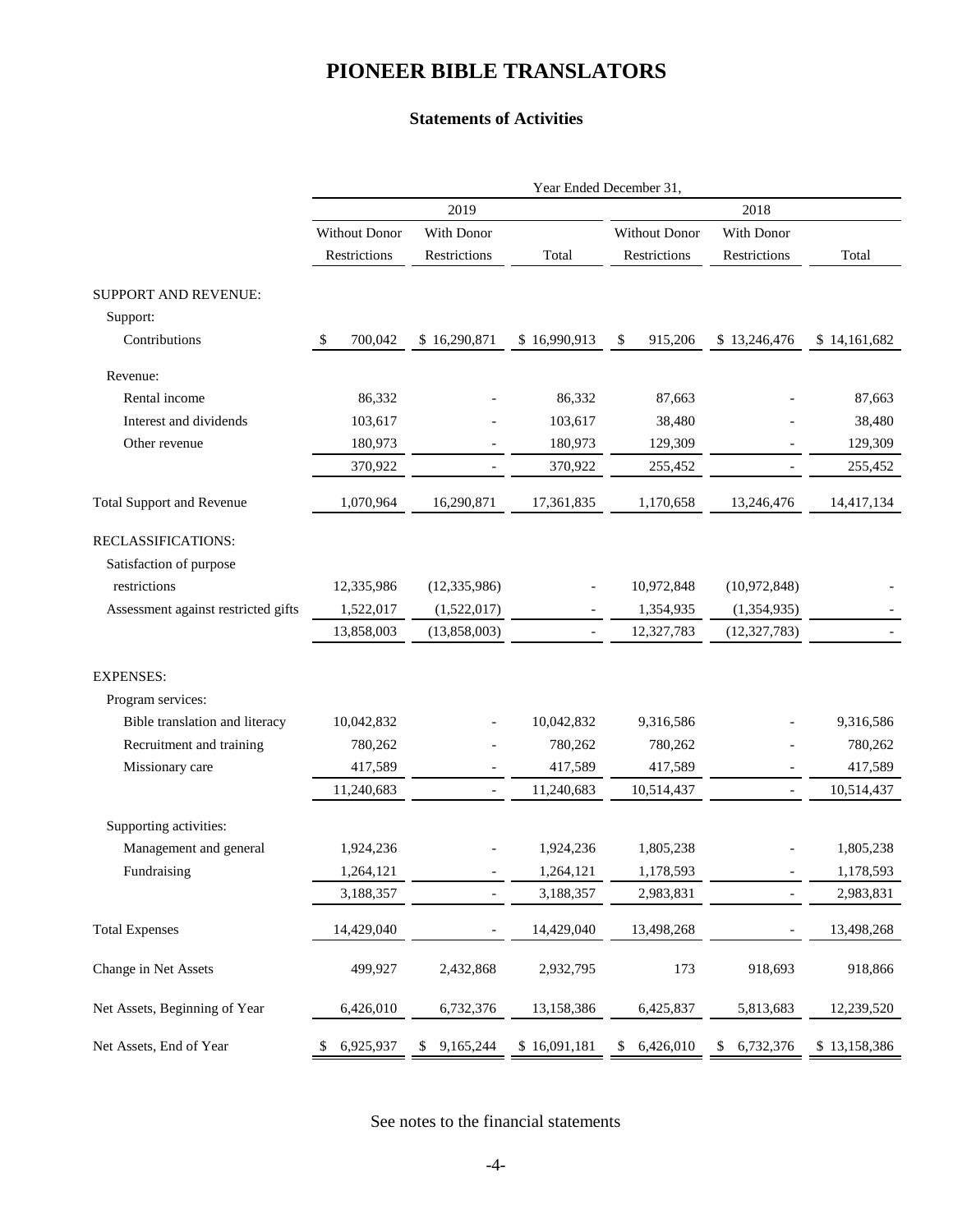# **Statement of Functional Expenses**

Year Ended December 31, 2019

|                              |    | <b>Supporting Activities</b> |    |             |              |             |    |            |
|------------------------------|----|------------------------------|----|-------------|--------------|-------------|----|------------|
|                              |    | Program                      |    | Management  |              |             |    |            |
|                              |    | Services                     |    | and General |              | Fundraising |    | Total      |
| Salaries and payroll taxes   | \$ | 6,762,440                    | \$ | 1,289,579   | $\mathbb{S}$ | 823,137     | \$ | 8,875,156  |
| Employee benefits            |    | 647,670                      |    | 73,446      |              | 43,142      |    | 764,258    |
| Travel                       |    | 1,500,123                    |    | 66,184      |              | 165,046     |    | 1,731,353  |
| Occupancy and utilities      |    | 252,559                      |    | 98,952      |              | 5           |    | 351,516    |
| Communications               |    | 152,154                      |    | 137,161     |              | 19,688      |    | 309,003    |
| Office expenses              |    | 302,188                      |    | 83,374      |              | 34,326      |    | 419,888    |
| Professional development and |    |                              |    |             |              |             |    |            |
| training expenses            |    | 145,575                      |    | 19,684      |              | 8,409       |    | 173,668    |
| Professional fees            |    | 206,606                      |    | 107,078     |              | 40,156      |    | 353,840    |
| Depreciation                 |    | 372,252                      |    | 20,681      |              | 20,681      |    | 413,614    |
| Grant expense                |    | 738,935                      |    |             |              |             |    | 738,935    |
| Other expenses               |    | 160,181                      |    | 28,097      |              | 109,531     |    | 297,809    |
| Total expenses               |    | 11,240,683                   | \$ | 1,924,236   | \$           | 1,264,121   | \$ | 14,429,040 |
| Percentage of total expenses |    | 77.9%                        |    | 13.3%       |              | 8.8%        |    | 100%       |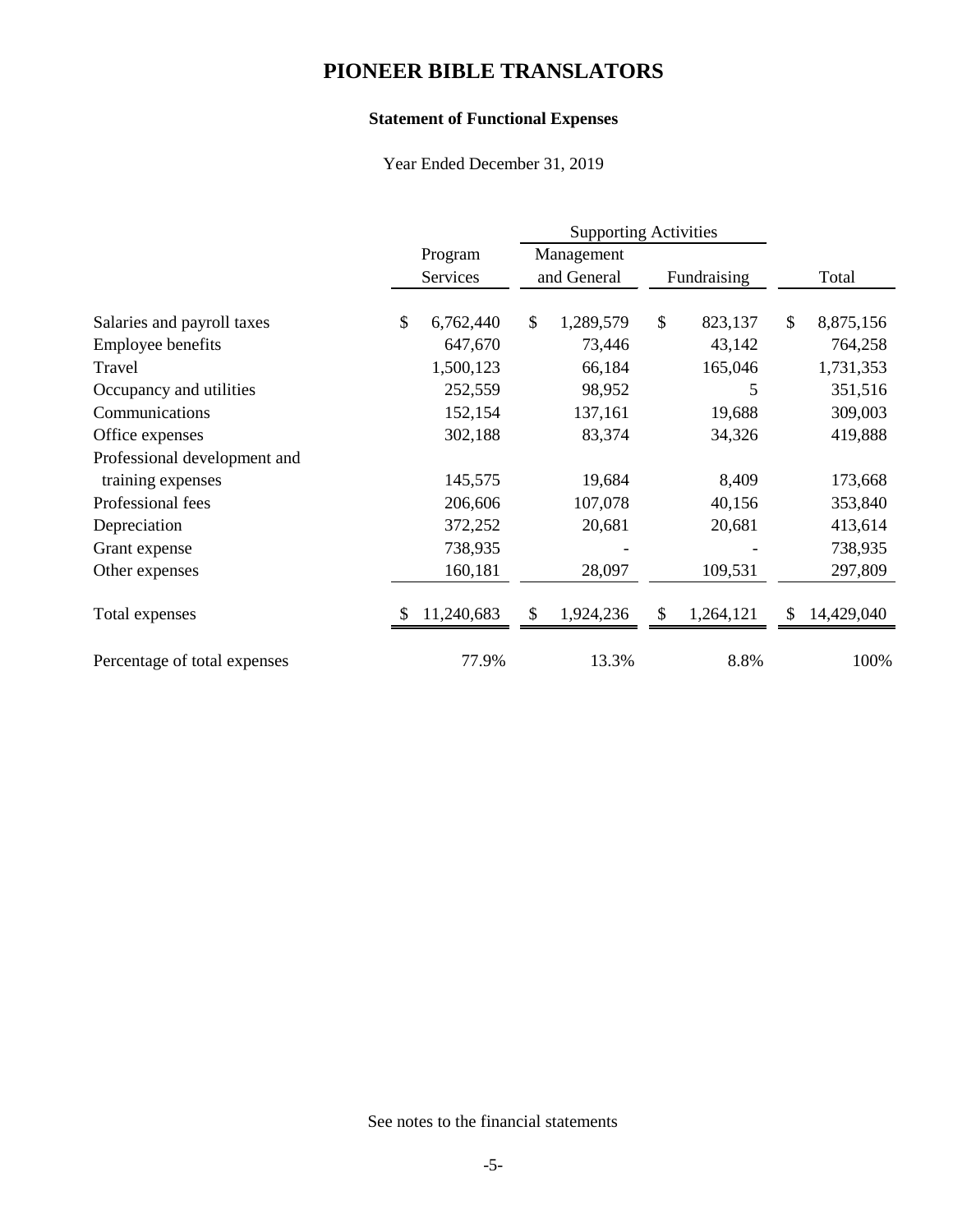# **Statement of Functional Expenses**

Year Ended December 31, 2018

|                              |               |                       | <b>Supporting Activities</b> |             |              |             |     |            |
|------------------------------|---------------|-----------------------|------------------------------|-------------|--------------|-------------|-----|------------|
|                              |               | Program<br>Management |                              |             |              |             |     |            |
|                              |               | Services              |                              | and General |              | Fundraising |     | Total      |
| Salaries and payroll taxes   | $\mathcal{S}$ | 6,317,301             | \$                           | 1,251,863   | $\mathbb{S}$ | 749,310     | \$  | 8,318,474  |
| Employee benefits            |               | 666,286               |                              | 63,491      |              | 40,574      |     | 770,351    |
| Travel                       |               | 1,389,991             |                              | 42,954      |              | 184,871     |     | 1,617,816  |
| Occupancy and utilities      |               | 296,731               |                              | 81,622      |              |             |     | 378,353    |
| Communications               |               | 139,473               |                              | 136,347     |              | 16,191      |     | 292,011    |
| Office expenses              |               | 237,360               |                              | 56,738      |              | 15,533      |     | 309,631    |
| Professional development and |               |                       |                              |             |              |             |     |            |
| training expenses            |               | 150,032               |                              | 5,760       |              | 7,116       |     | 162,908    |
| Professional fees            |               | 177,333               |                              | 121,995     |              | 29,318      |     | 328,646    |
| Postage and shipping         |               | 40,644                |                              | 5,843       |              | 22,406      |     | 68,893     |
| Depreciation                 |               | 304,837               |                              | 20,561      |              | 20,561      |     | 345,959    |
| Grant expense                |               | 561,807               |                              |             |              |             |     | 561,807    |
| Other expenses               |               | 232,642               |                              | 18,064      |              | 92,713      |     | 343,419    |
| Total expenses               |               | 10,514,437            | S                            | 1,805,238   | \$           | 1,178,593   | \$. | 13,498,268 |
| Percentage of total expenses |               | 77.9%                 |                              | 13.4%       |              | 8.7%        |     | 100%       |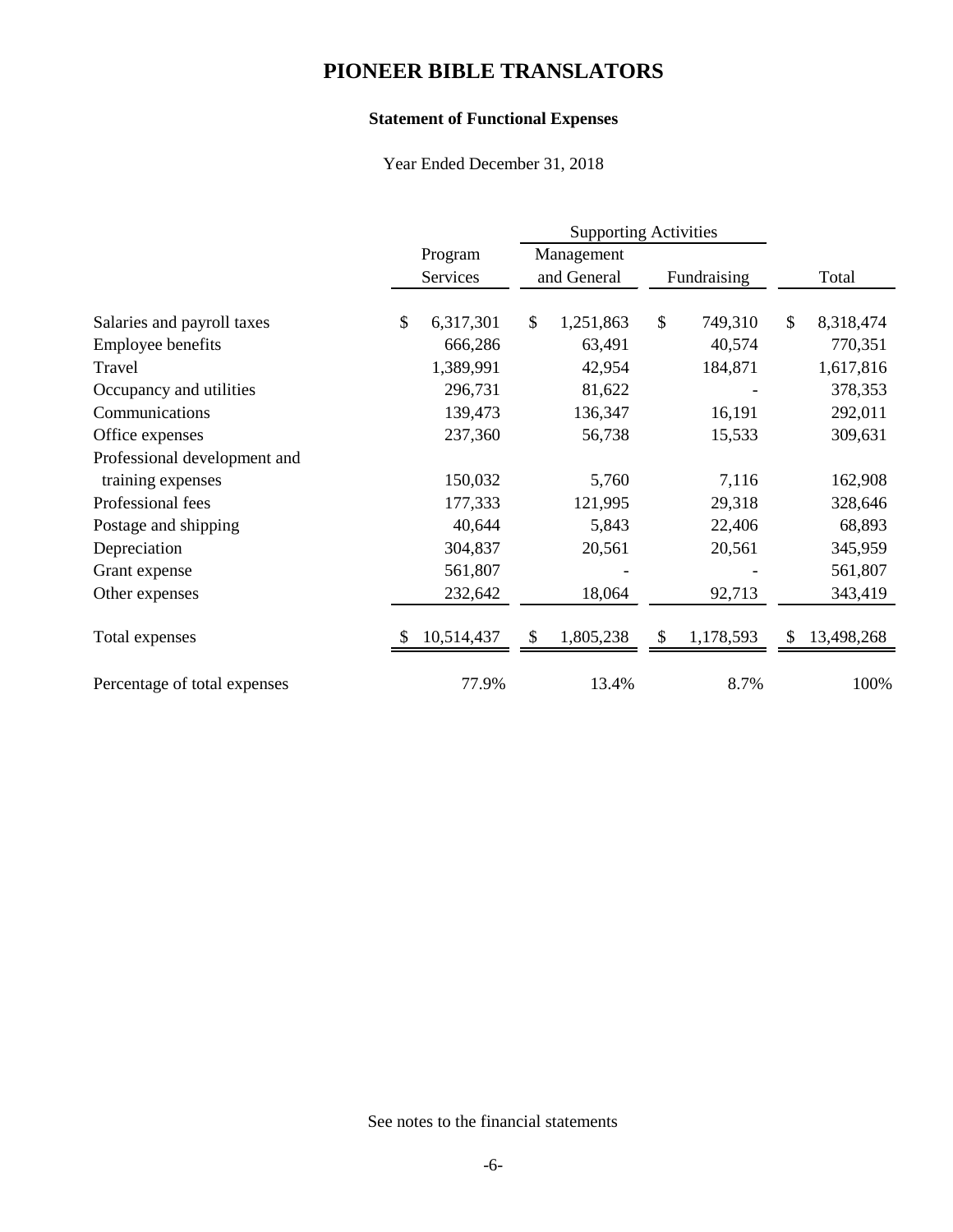# **Statements of Cash Flows**

|                                                   | Year Ended December 31, |             |    |               |  |
|---------------------------------------------------|-------------------------|-------------|----|---------------|--|
|                                                   |                         | 2019        |    | 2018          |  |
| CASH FLOWS FROM OPERATING ACTIVITIES:             |                         |             |    |               |  |
| Change in net assets                              | \$                      | 2,932,795   | \$ | 918,866       |  |
| Adjustments to reconcile change in net assets     |                         |             |    |               |  |
| net cash provided (used) by operating activities: |                         |             |    |               |  |
| Depreciation                                      |                         | 413,613     |    | 345,959       |  |
| Unrealized gains on investments                   |                         | (15,371)    |    |               |  |
| (Gains) losses on sale of property and equipment  |                         | (17,294)    |    | 54,533        |  |
| Contributions restricted for long-term purposes   |                         |             |    | (6,104)       |  |
| Change in operating assets and liabilities:       |                         |             |    |               |  |
| Grants receivable                                 |                         | (1,640,810) |    |               |  |
| Other assets                                      |                         | 36,801      |    | 2,633         |  |
| Accounts payable                                  |                         | (59,759)    |    | (48, 488)     |  |
| Construction costs payable                        |                         |             |    | (92, 401)     |  |
| Net Cash Provided by Operating Activities         |                         | 1,649,975   |    | 1,174,998     |  |
| CASH FLOWS FROM INVESTING ACTIVITIES:             |                         |             |    |               |  |
| Purchases of certificates of deposit              |                         |             |    | (2, 294, 668) |  |
| Proceeds from sale of certificates of deposit     |                         |             |    | 796,835       |  |
| Purchases of investments                          |                         | (888,096)   |    |               |  |
| Proceeds from sale of investments                 |                         | 822,287     |    |               |  |
| Proceeds from sales of property and equipment     |                         | 9,540       |    | 4,100         |  |
| Purchases of property and equipment               |                         | (147, 531)  |    | (228, 955)    |  |
| Net Cash Used by Investing Activities             |                         | (203, 800)  |    | (1,722,688)   |  |
| <b>CASH FLOWS FROM FINANCING ACTIVITIES:</b>      |                         |             |    |               |  |
| Contributions restricted for long-term purposes   |                         |             |    | 6,104         |  |
| Net Change in Cash and Cash Equivalents           |                         | 1,446,175   |    | (541, 586)    |  |
| Cash and Cash Equivalents, Beginning of Year      |                         | 4,823,519   |    | 5,365,105     |  |
| Cash and Cash Equivalents, End of Year            | \$                      | 6,269,694   | \$ | 4,823,519     |  |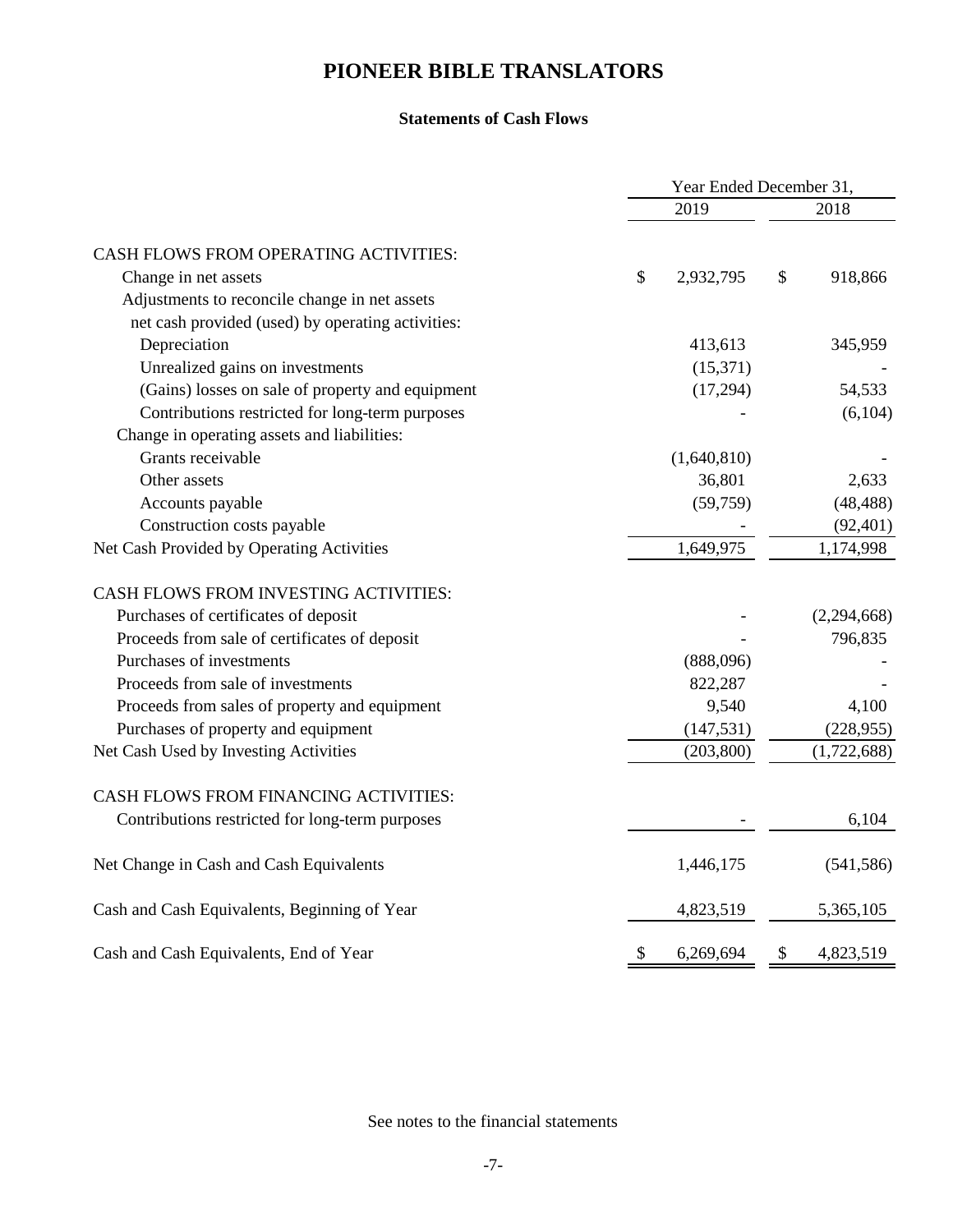### **Notes to Financial Statements**

December 31, 2019 and 2018

### 1. NATURE OF ORGANIZATION:

Pioneer Bible Translators (PBT) is a Texas nonprofit organization classified as a  $501(c)(3)$  religious organization by the United States Internal Revenue Service. As such, it is exempt from U.S. federal and state income tax, and contributions by the public are deductible for income tax purposes.

PBT represents an international outreach organization dedicated to completing the task of world evangelization through Bible translation for every language.

PBT's objective is to recruit, train, and equip men and women to advance the Kingdom of God in specific areas of the world. This is carried out through evangelizing, discipling, church planting (where needed), and existing missions support. PBT assists in the educational, scientific, and religious development of the minority and tribal peoples of the world by developing a written form of their languages. To accomplish this, PBT engages in translating and printing the Scriptures in the various languages and by aiding in literacy and educational, scientific, and religious training.

### 2. SUMMARY OF SIGNIFICANT ACCOUNTING POLICIES:

The financial statements of PBT have been prepared on the accrual basis of accounting. The significant accounting policies followed are described below to enhance the usefulness of the financial statements to the reader.

### ESTIMATES

The preparation of financial statements in conformity with accounting principles generally accepted in the United States of America requires management to make estimates and assumptions that affect the reported amounts and disclosures at the date of the financial statements and during the reporting period. Actual results could differ from those estimates. Significant estimates in these financial statements include the allocation of expenses on a functional basis, the value of donated goods and services, and estimated useful lives of long-lived assets.

# PRINCIPLES OF REPORTING WORLD WIDE MINISTRY

The financial statements report the worldwide ministries of PBT, including material assets, liabilities, net assets, revenues, and expenses of its fields of service around the world.

# CASH AND CASH EQUIVALENTS

Cash and cash equivalents include cash, checking, savings, and money market accounts. These accounts may, at times, exceed the federally insured limits. At December 31, 2019 and 2018, PBT's cash balances exceeded federally insured limits by approximately \$4,000,000 and \$3,300,000, respectively. PBT has not experienced any losses in such accounts and believes it is not exposed to any significant credit risk on cash and cash equivalents.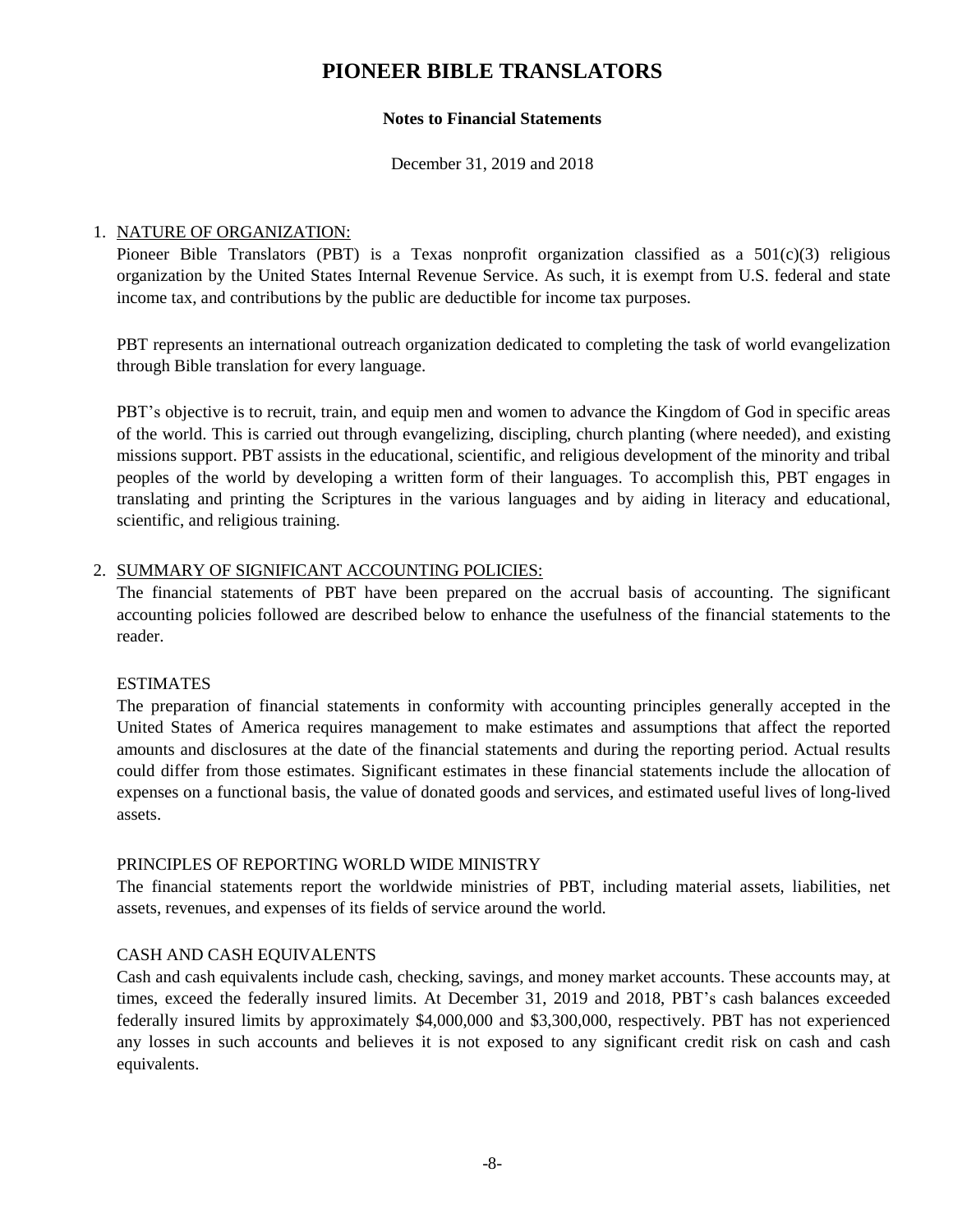### **Notes to Financial Statements**

December 31, 2019 and 2018

### 2. SUMMARY OF SIGNIFICANT ACCOUNTING POLICIES, continued:

### GRANTS RECEIVABLE

Grants receivable are amounts due from grant agreements to fund program activities. Management believe 100% of these receivables will be collected and has not established an allowance for doubtful accounts. The majority of these grants will be received in the next fiscal year, thus any discount would be immaterial to the financial statements.

### INVESTMENTS

Investments consist of certificates of deposit, treasury bills and equities. Certificates of deposit and treasury bills have original maturity dates exceeding 90 days and are recorded at cost plus accrued interest. Equities are measured at fair value and makes up approximately \$66,000 and \$0, respectively, of the ending investment balance as of December 31, 2019 and 2018. Interest earned from investments are recorded in the statements of activities in the year it is earned as interest and dividends.

### PROPERTY, EQUIPMENT, AND DEPRECIATION

Assets capitalized as property and equipment are recorded at cost or, if donated, at market value on the date of donation. PBT capitalizes assets with a cost basis of \$5,000 or greater. Depreciation is recorded on the straightline basis over the following estimated useful lives:

| <b>Buildings</b>                   | 18 to 25 years |
|------------------------------------|----------------|
| Furniture, fixtures, and equipment | 5 to 10 years  |
| Vehicles                           | 3 to 5 years   |

# NET ASSETS

The financial statements report amounts by class of net assets:

*Net assets without donor restrictions* are currently available for operations under the direction of the board or resources invested in property and equipment.

*Net assets with donor restrictions* are contributed with donor stipulations for specific operating purposes or programs, with time restrictions, or not currently available for use until commitments regarding their use have been fulfilled.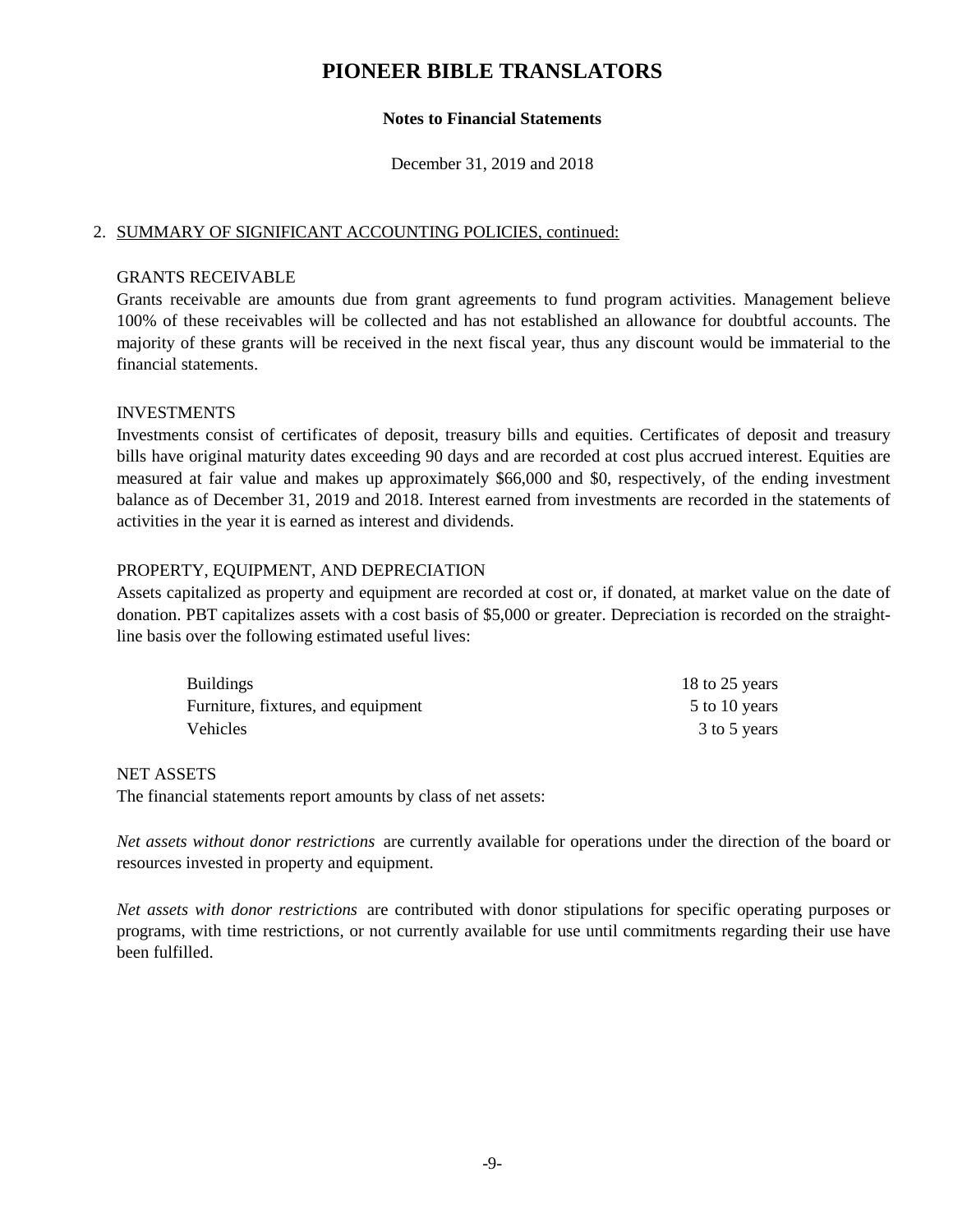### **Notes to Financial Statements**

December 31, 2019 and 2018

### 2. SUMMARY OF SIGNIFICANT ACCOUNTING POLICIES, continued:

### SUPPORT, REVENUE, RECLASSIFICATIONS, AND EXPENSES

Revenue is recognized when earned and support when contributions are made, which may be when cash is received, unconditional promises are made, or ownership of donated assets is transferred to PBT.

PBT reports gifts of cash and other assets as restricted support if they are received with donor stipulations that limit the use of the donated amounts. When a stipulated time restriction ends or purpose restriction is satisfied, net assets with donor restrictions are reclassified to net assets without donor restrictions and reported in the statements of activities as satisfaction of purpose restrictions.

Contributions are charged an administrative assessment in order to offset the general fund's administrative costs. Each year, amounts are transferred from missionary and project funds to the general fund, ranging from 3% to 10%, and reported as reclassifications in the statements of activities.

Motivation for giving results as God moves on the hearts of individuals. It views faith promises as an expression of a desire to give based on God's future provision. Faith promises received are not recognized as contributions in the financial statements as all conditions rest with the donor, and the donor reserves the right to modify the promise.

Gifts of property and equipment are classified as net assets without donor restrictions unless explicit donor stipulations specify how the donated assets must be used. Absent explicit donor stipulations about how long those long-lived assets must be maintained, expirations of donor restrictions are recognized when the donated or acquired long-lived assets are placed in service.

Donated services are recognized for those services that improve or enhance property and equipment (as contributions and increases to the basis of property and equipment) or for those that require specialized skills (as contributions and expenses). Amounts are valued at equivalent local labor rates in the area of the country where the services were provided.

Expenses are recorded when costs are incurred.

# CURRENCY CONVERSION

Each field receives cash in U.S. Dollars that is converted into local currency. The exchange rate provided by the local bank is used for all expenses incurred with those funds. As a result, PBT has currency gains and losses reported in the statements of activities. Fixed assets purchased with local currency are revalued annually in accordance with PBT's depreciation policies. Total currency conversion gains (losses) of \$15,274 and (\$11,950), were included in expenses for the years ended December 31, 2019 and 2018, respectively. Due to immateriality, these are reported as part of expenses for both years.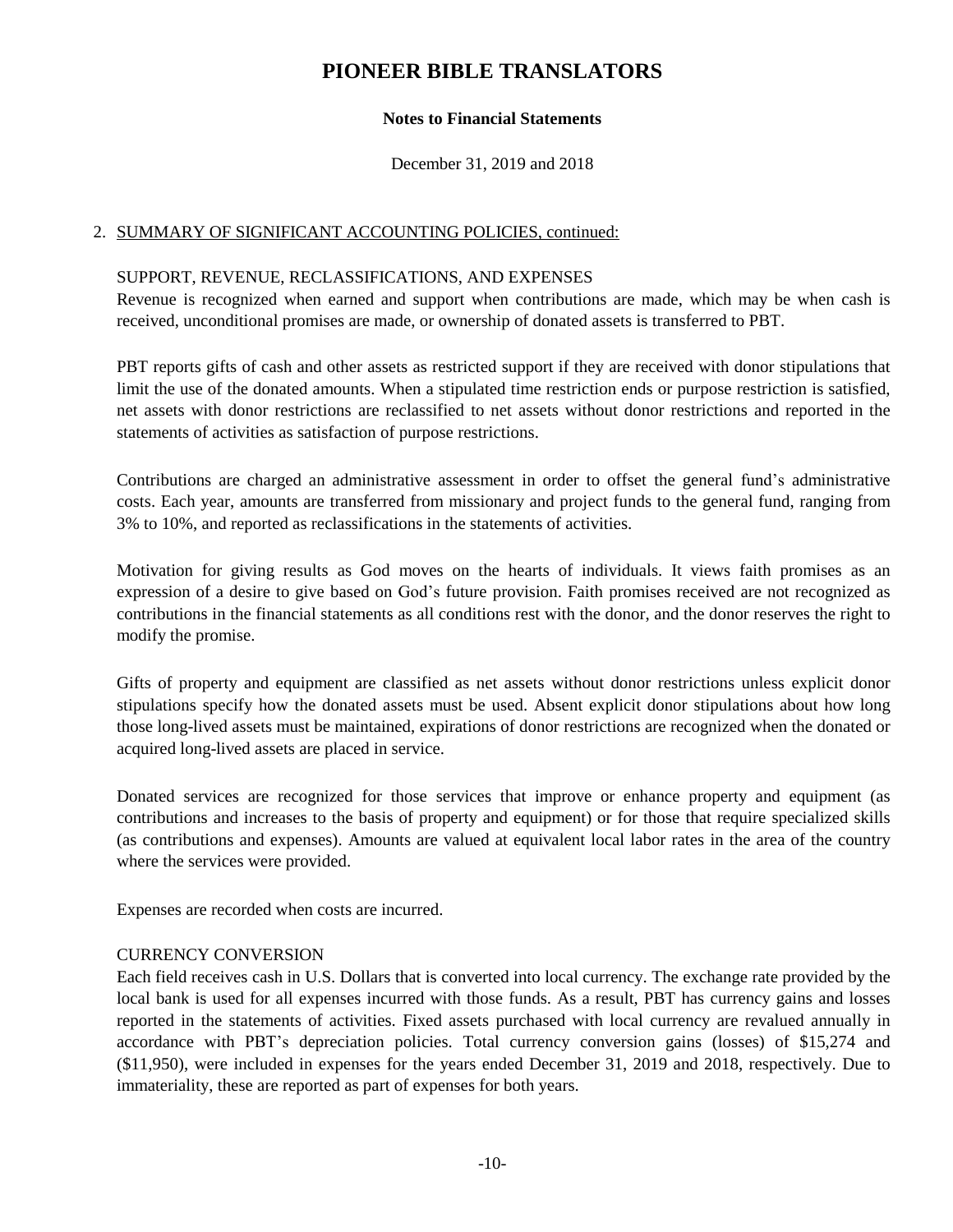### **Notes to Financial Statements**

December 31, 2019 and 2018

### 2. SUMMARY OF SIGNIFICANT ACCOUNTING POLICIES, continued:

### ALLOCATION OF EXPENSES

The costs of providing the various program services and supporting activities have been summarized on a functional basis in the statements of activities. Accordingly, salaries and wages have been allocated on the basis of time and effort; depreciation and facility expenses have been allocated on the basis of square footage used. All other expenses were allocated based upon the functional nature of the underlying expenses.

### JOINT ACTIVITIES

Joint activities were conducted that included requests for contributions as well as program services and/or management and general functions. Those activities included promotional mailings, missionary furloughs, and other informational activities. Of the total joint costs, costs attributable to missionaries on furlough, in training, and new recruits were \$720,527 and \$967,231 for the years ended December 31, 2019 and 2018, respectively. Total joint costs consist of the following:

|                                                            | Year Ended December 31, |                              |   |                               |  |
|------------------------------------------------------------|-------------------------|------------------------------|---|-------------------------------|--|
|                                                            | 2019                    |                              |   | 2018                          |  |
| Program services<br>Management and general<br>Fund-raising | \$                      | 521,524<br>51,493<br>147,510 |   | 610,230<br>168,838<br>188,163 |  |
|                                                            | S                       | 720,527                      | S | 967,231                       |  |

### ADVERTISING EXPENSES

Advertising expenses are expensed as incurred. Advertising expenses were approximately \$57,600 and \$64,700 for the years ended December 31, 2019 and 2018, respectively.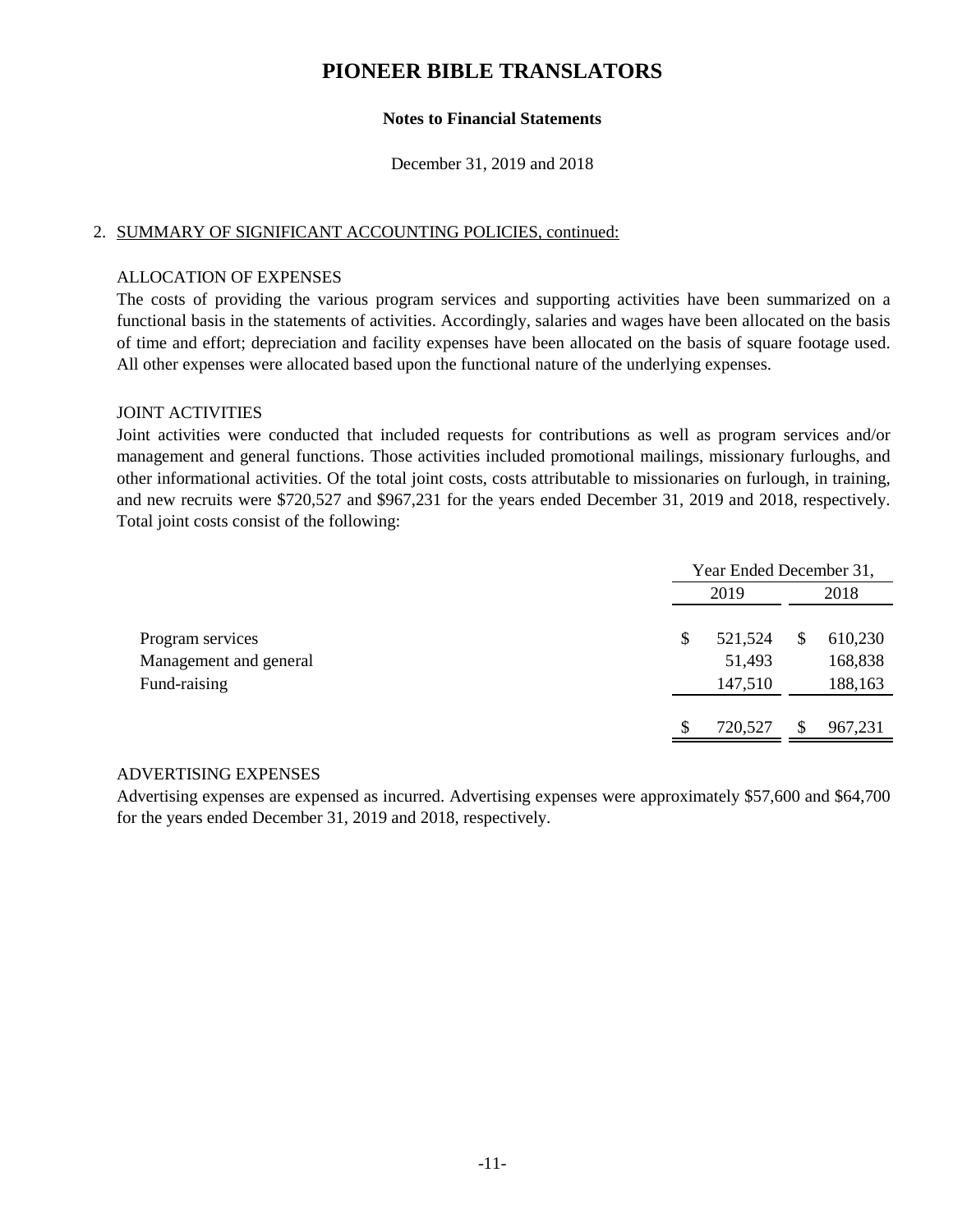### **Notes to Financial Statements**

December 31, 2019 and 2018

### 2. SUMMARY OF SIGNIFICANT ACCOUNTING POLICIES, continued:

### FOREIGN OPERATIONS

In connection with its international ministry, PBT maintains offices, Bible translation sites, and other supporting facilities in various countries outside the United States. As of December 31, 2019 and 2018, respectively, current assets in other countries, including cash, receivables, and prepaid expenses, totaled \$703,612 and \$1,123,793; property and equipment, net of accumulated depreciation, amounted to \$1,099,958 and \$1,134,904; and liabilities in other countries were \$351,690 and \$230,718. Total overseas support and revenue received from foreign sources amounted to \$127,383 and \$125,663 for the years ended December 31, 2019 and 2018, respectively. Foreign field operations include East Asia and the Pacific, Sub Saharan Africa, Russia, and neighboring states, South Asia, and Europe.

Management has reviewed the assets in other countries and, in its opinion, has determined they are under the control of PBT. For this reason such items are recognized as assets of PBT. However, it should be noted that the political situation in many countries is subject to rapid change. Therefore, the reader should be aware that while management believes the assets are properly stated at the date of this report, subsequent changes could occur that would adversely affect the value of the assets in other countries. In addition, it should be understood that the assets in other countries may not be representative of the amount that would be realized should the assets be sold. Many of the assets were designed to carry out the specific programs of PBT, and might have limited resale potential.

### RECENTLY ISSUED ACCOUNTING STANDARDS

In 2018, FASB issued ASU No. 2018-08, *Not-for-Profit Entities* (Topic 958)–Clarifying the Scope and the Accounting Guidance for Contributions Received and Contributions Made. PBT adopted the provisions of this new standard as a resource recipient in the current year. Adoption of this standard resulted in an increase in grants receivable, restricted net assets and donor restricted revenue.

In 2014, the Financial Accounting Standards Board (FASB) issued Accounting Standards Update (ASU) No. 2014-09, *Revenue from Contracts with Customers,* as amended (Topic 606). PBT adopted the provisions of this new standard in the current year. The ASU did not have a material effect on the financial statements.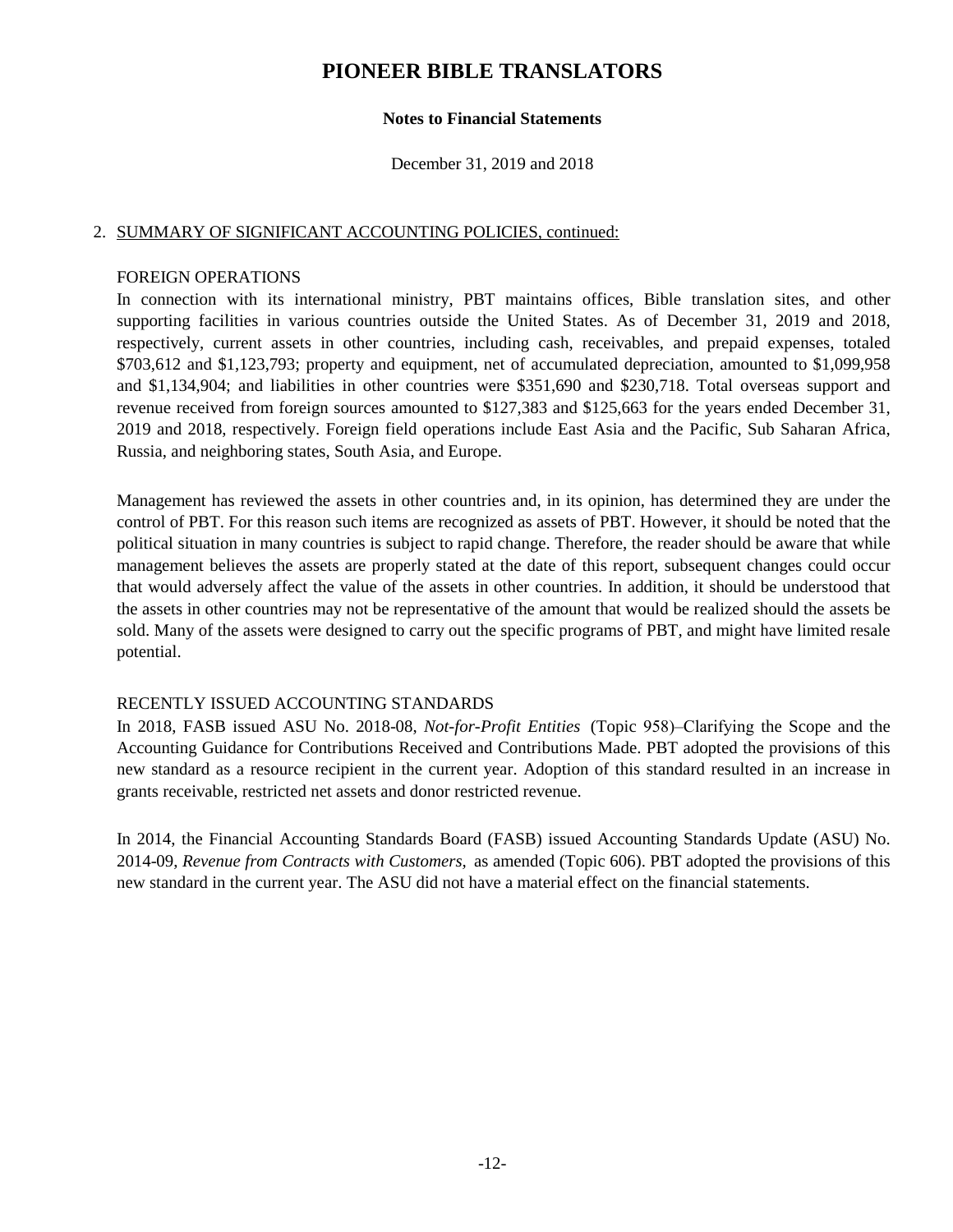### **Notes to Financial Statements**

December 31, 2019 and 2018

### 3. LIQUIDITY AND FUNDS AVAILABLE:

The following reflects PBT's financial assets as of the statement of financial position sheet date, reduced by amounts not available for general use because of contractual or donor-imposed restrictions within one year of the statement of financial position date.

|                                                                                                                                             | Year Ended December 31,                                            |                                                  |  |  |
|---------------------------------------------------------------------------------------------------------------------------------------------|--------------------------------------------------------------------|--------------------------------------------------|--|--|
|                                                                                                                                             | 2019                                                               | 2018                                             |  |  |
| Financial assets:<br>Cash and cash equivalents<br>Cash held for others<br>Investments<br>Grants receivable<br>Financial assets, at year-end | \$<br>6,269,694<br>191,851<br>2,837,254<br>1,640,810<br>10,939,609 | \$4,823,519<br>172,737<br>2,756,074<br>7,752,330 |  |  |
|                                                                                                                                             |                                                                    |                                                  |  |  |
| Less those not available for general expenditure within one year:                                                                           |                                                                    |                                                  |  |  |
| Restrictions by donor with time or purpose restrictions                                                                                     | (2,454,333)                                                        | (1,396,639)                                      |  |  |
| Grants receivable, not expected to be collected within one year                                                                             | (483, 238)                                                         |                                                  |  |  |
| Funds held for others                                                                                                                       | (191, 851)                                                         | (172, 737)                                       |  |  |
|                                                                                                                                             | (3,129,422)                                                        | (1,569,376)                                      |  |  |
| Financial assets available to meet cash needs for                                                                                           |                                                                    |                                                  |  |  |
| general expenditures within one year                                                                                                        | 7,810,187                                                          | $\mathbb{S}$<br>6,182,954                        |  |  |

As part of PBT's liquidity management, it has a policy to structure its financial assets to be available as its general expenditures, liabilities, and other obligations come due. As of December 31, 2019 and 2018, PBT has \$7,524,434 and \$6,732,217, respectively, in funds with donor restrictions for missionary, project and branch support. A total of \$5,070,101 and \$5,335,578, respectively, of these funds are considered available to meet needs for general expenditures within one year.

4. GRANTS RECEIVABLE:

Grants receivable consist of:

|                                                       |                                      | December 31, |      |  |  |
|-------------------------------------------------------|--------------------------------------|--------------|------|--|--|
|                                                       | 2019                                 |              | 2018 |  |  |
| Due in less than one year<br>Due in one to five years | 1,157,572<br><sup>S</sup><br>483,238 | -\$          |      |  |  |
|                                                       | 1,640,810<br><sup>S</sup>            | \$           |      |  |  |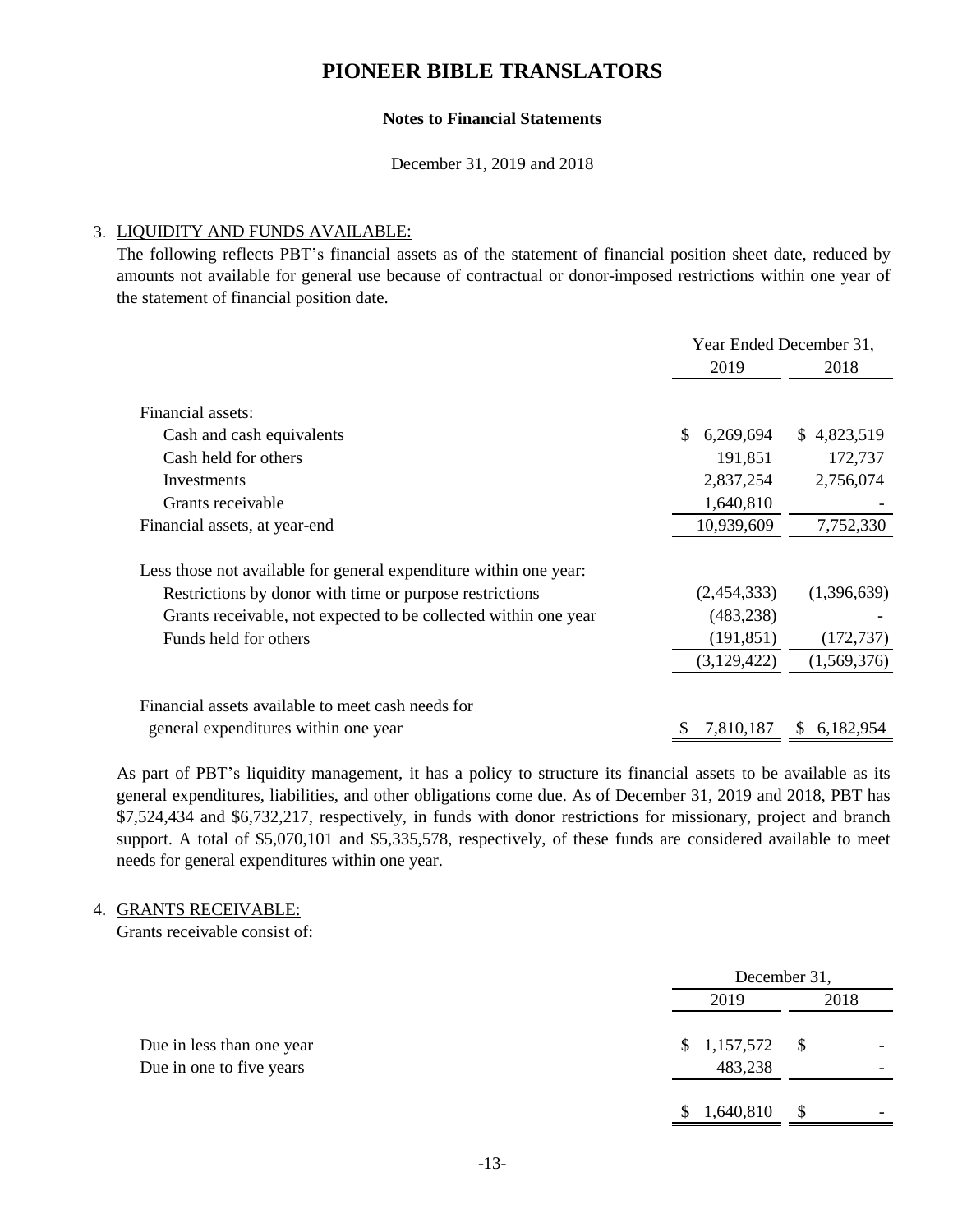# **Notes to Financial Statements**

December 31, 2019 and 2018

### 5. PROPERTY AND EQUIPMENT–NET:

Property and equipment–net consist of:

|                                    |    | December 31, 2019 |    |                          |    |             |  |  |
|------------------------------------|----|-------------------|----|--------------------------|----|-------------|--|--|
|                                    |    | <b>USA</b>        |    | Foreign                  |    | Total       |  |  |
|                                    |    |                   |    |                          |    |             |  |  |
| Land                               | \$ | 237,371           | \$ | $\overline{\phantom{a}}$ | \$ | 237,371     |  |  |
| Buildings and improvements         |    | 4,689,378         |    | 2,082,790                |    | 6,772,168   |  |  |
| Furniture, fixtures, and equipment |    | 132,691           |    | 149,672                  |    | 282,363     |  |  |
| Vehicles                           |    |                   |    | 939,765                  |    | 939,765     |  |  |
|                                    |    | 5,059,440         |    | 3,172,227                |    | 8,231,667   |  |  |
| Less accumulated depreciation      |    | (1,087,150)       |    | (1,899,805)              |    | (2,986,955) |  |  |
|                                    |    | 3,972,290         |    | 1,272,422                |    | 5,244,712   |  |  |
| Construction in progress           |    | 25,833            |    | 33,561                   |    | 59,394      |  |  |
|                                    |    |                   |    |                          |    |             |  |  |
|                                    | S  | 3,998,123         | S  | 1,305,983                |    | \$5,304,106 |  |  |

|                                    | December 31, 2018 |             |     |             |    |             |  |
|------------------------------------|-------------------|-------------|-----|-------------|----|-------------|--|
|                                    |                   | <b>USA</b>  |     | Foreign     |    | Total       |  |
|                                    |                   |             |     |             |    |             |  |
| Land                               | $\mathcal{S}$     | 237,371     | \$  |             | \$ | 237,371     |  |
| Buildings and improvements         |                   | 4,880,137   |     | 2,082,790   |    | 6,962,927   |  |
| Furniture, fixtures, and equipment |                   | 154,223     |     | 157,410     |    | 311,633     |  |
| Vehicles                           |                   |             |     | 905,462     |    | 905,462     |  |
|                                    |                   | 5,271,731   |     | 3,145,662   |    | 8,417,393   |  |
| Less accumulated depreciation      |                   | (1,042,297) |     | (1,837,627) |    | (2,879,924) |  |
|                                    |                   | 4,229,434   |     | 1,308,034   |    | 5,537,469   |  |
| Construction in progress           |                   | 24,965      |     |             |    | 24,965      |  |
|                                    |                   |             |     |             |    |             |  |
|                                    |                   | 4,254,399   | \$. | 1,308,034   |    | \$5,562,434 |  |